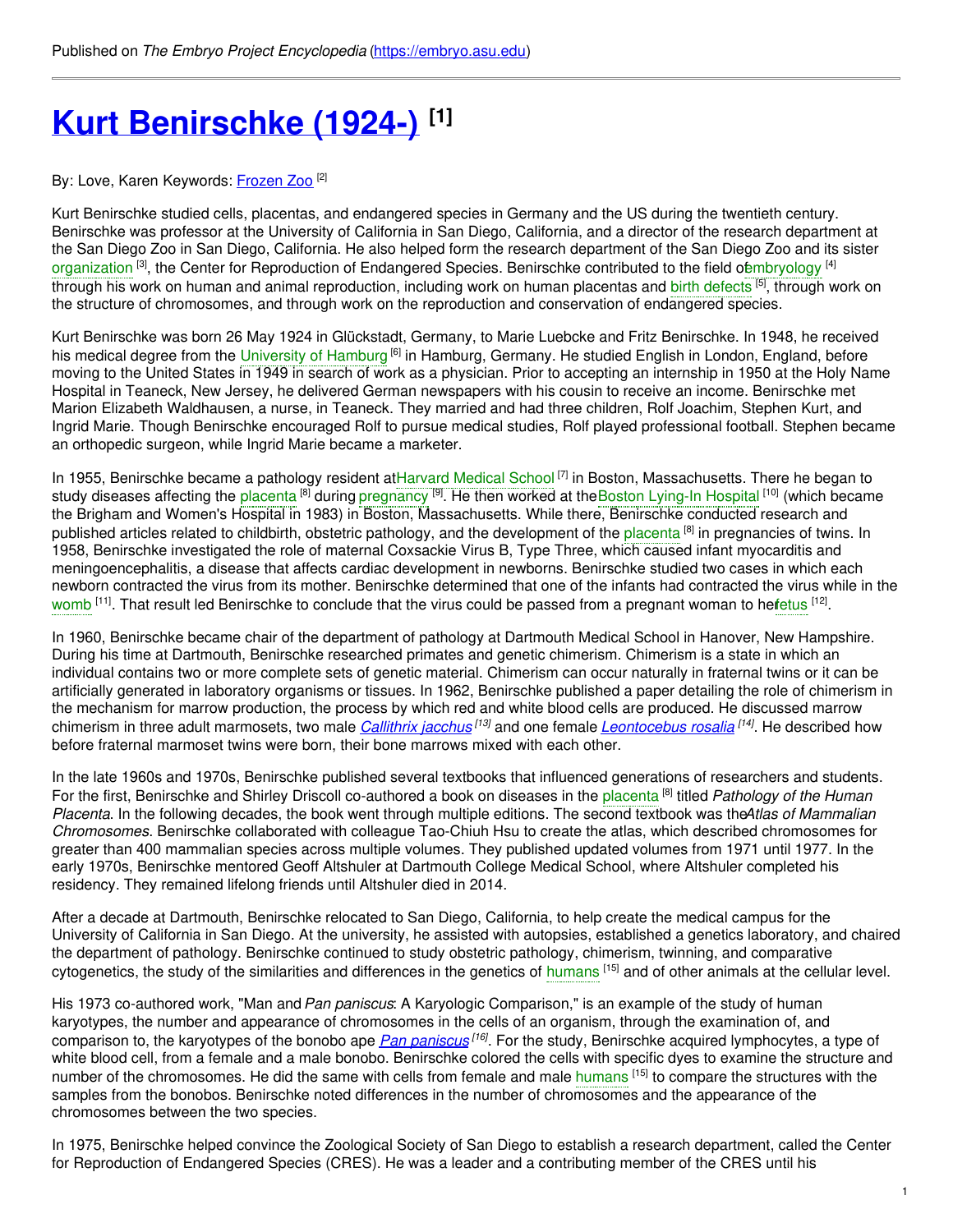appointment to the San Diego Zoo's Board of Trustees in 1987. In the late 1970s and early 1980s, Benirschke argued for the creation of a collection of frozen cells from over 600 mammals, a collection called the Frozen Zoo. The San Diego Zoo began to build its Frozen Zoo around that time, and it eventually contained the cell lines of a number of endangered and threatened mammalian species. In 1984, Benirschke discussed the zoo in his work "The Frozen Zoo Concept," in which he said that zoos have an obligation to participate in conservation research because biologic material from exotic species is difficult to obtain for scientists. He reaffirmed that conclusion in 1987 in "Why Do Research in Zoological Gardens," This paper discussed widespread biodiversity loss as a result of [humans](https://embryo.asu.edu/search?text=humans) [15] and the roles that zoological institutions can perform in conservation research. Also in 1984, some of Benirschke's former students and colleagues contributed to a book, *One Medicine: A Tribute to Kurt Benirschke*, in honor of his sixtieth birthday.

Though Benirschke researched the reproduction of rare and endangered species, he also continued to publish articles about human reproductive pathologies. In his 1990 work, "The Placenta in Twin Gestation," he examined placentas from multiple child births, mostly cases with twins and triplets. Benirschke identified each [umbilical](https://embryo.asu.edu/search?text=umbilical%20cord) cord <sup>[17]</sup> with clips to record birth order, performed preliminary examinations on placentas, and also photographed the placentas for later reference. Through these studies, Benirschke identified traits of the [placenta](https://embryo.asu.edu/search?text=placenta) <sup>[8]</sup> that signaled the presence of birth [defects](https://embryo.asu.edu/search?text=birth%20defects) <sup>[5]</sup> in twins, such as cerebral palsy, a condition that affects human development and future mobility. Benirschke argued that the study of the [placenta](https://embryo.asu.edu/search?text=placenta) <sup>[8]</sup> was important partly in case patients sued medical institutions because of birth complications. In addition, Benirschke's research on placentas in twinning and his work with the patients of the Boston [Lying-In](https://embryo.asu.edu/search?text=Boston%20Lying-In%20Hospital) Hospital [10] suggested that the survival of twins before and during birth depended on the form and function of [placenta](https://embryo.asu.edu/search?text=placenta) [8].

In "DNA Banks for Endangered Animal Species," published in 2000, Benirschke and his colleagues argued that extensive collections of frozen cells have research potential in many fields. The cells can be stored indefinitely and could later be used for *in [vitro](https://embryo.asu.edu/search?text=in%20vitro)*<sup>[18]</sup> [fertilization](https://embryo.asu.edu/search?text=fertilization) <sup>[19]</sup> and the preservation of species. For example, researchers used frozen cells in conservation efforts for the California condor (*Gymnogyps [californianus](http://eol.org/pages/1049012/overview) [20]*). Benirschke encouraged other scientists to contribute genetic materials to these collections.

Benirschke authored twenty-six books and hundreds of scientific articles, and he became a Fellow of the American Academy of Arts and Sciences in 1994, the year he retired. Between time spent working on sports cars and tasting German wines, he served as the president of the board of trustees for the San Diego Zoo from 1997 to 2000.

# **Sources**

- 1. Benirschke, Kurt. "Routes and types of infection in th[efetus](https://embryo.asu.edu/search?text=fetus) [12] and the newborn."*AMA Journal of Diseases of Children* 99 (1960): 714–721.
- 2. Benirschke, Kurt. "Examination of the Placenta."*Obstetrics and Gynecology* 18 (1961): 309–333.
- 3. Benirschke, Kurt. "Discussion Paper: Cytogenetic Contributions to Primatology." *Annals of the New York Academy of Sciences* 162 (1969): 217–24.
- 4. Benirschke, Kurt. "The frozen zoo concept."*Zoo Biology* 3 (1984): 325–8.
- 5. Benirschke, Kurt. "Why do research in zoological gardens?"*The Canadian Veterinary Journal* 28 (1987): 162–64. <http://www.ncbi.nlm.nih.gov/pmc/articles/PMC1680401/pdf/canvetj00580-0022.pdf><sup>[21]</sup> (Accessed August 26, 2015).
- 6. Benirschke, Kurt. "The [placenta](https://embryo.asu.edu/search?text=placenta) <sup>[8]</sup> in twin [gestation](https://embryo.asu.edu/search?text=gestation) <sup>[22]</sup>." *Clinical obstetrics and gynecology* 33 (1990): 18–31.
- 7. Benirschke, Kurt. "The biology of the twinning process: how placentation influences outcome."*>Seminars in Perinatology* 19 (1995): 342–50.
- 8. Benirschke, Kurt. *Comparative Placentation*. University of California, San Diego. 2007–2012. <http://placentation.ucsd.edu/index.html> [23] (Accessed August 26, 2015).
- 9. Benirschke, Kurt. "About the Author."*Comparative Placentation*, <http://placentation.ucsd.edu/authorfs.html> [24] (Accessed September 14, 2013).
- 10. Benirschke, Kurt, and Shirley G. Driscoll. *The Pathology of the Human Placenta*. New York: Springer, 1967.
- 11. Benirschke, Kurt, and Chung K. Kim. "Multiple [pregnancy](https://embryo.asu.edu/search?text=pregnancy) [9] ." *New England Journal of Medicine* 288 (1973): 1276–1284.
- 12. Benirschke, Kurt, John M. Anderson, and Lydia E. Brownhill. "Marrow chimerism in marmosets."*Science* 138 (1962): 513– 15.
- 13. Benirschke, Kurt, Graham J. Burton, and Rebecca N. Baergen.*Pathology of the Human Placenta*. 6th ed. New York: Springer, 2012.
- 14. Benirschke-Perkins, Ingrid. Email communications with*Embryo Project Encyclopedia* Editors, June–July 2014.
- 15. Hsu, Tao-Chiuh, and Kurt Benirschke. *An Atlas of Mammalian Chromosomes*. Vols. 1–10. New York: Springer, 1971–77.
- 16. Khudr, Gabriel, Kurt Benirschke, and Charles J. Sedgwick. "Man and*Pan paniscus*: A karyologic comparison." *Journal of Human Evolution* 2 (1973): 323–31.
- 17. Kibrick, Sidney, and Kurt Benirschke. "Severe Generalized Disease (Encephalohepatomyocarditis) Occuring in the Newborn Period and Due to Infection with Coxsackie Virus, Group B." *Pediatrics* 22 (1958): 857–75.
- 18. Lacro, Ronald V., Kenneth L. Jones, and Kurt Benirschke. "The[umbilical](https://embryo.asu.edu/search?text=umbilical%20cord) cord [17] twist: Origin direction, and relevance." *American Journal of Obstetrics and Gynecology*157 (1987): 833–838.
- 19. Moore, Thomas R., Scott Gale, and Kurt Benirschke. "Perinatal outcome of forty-nine pregnancies complicated by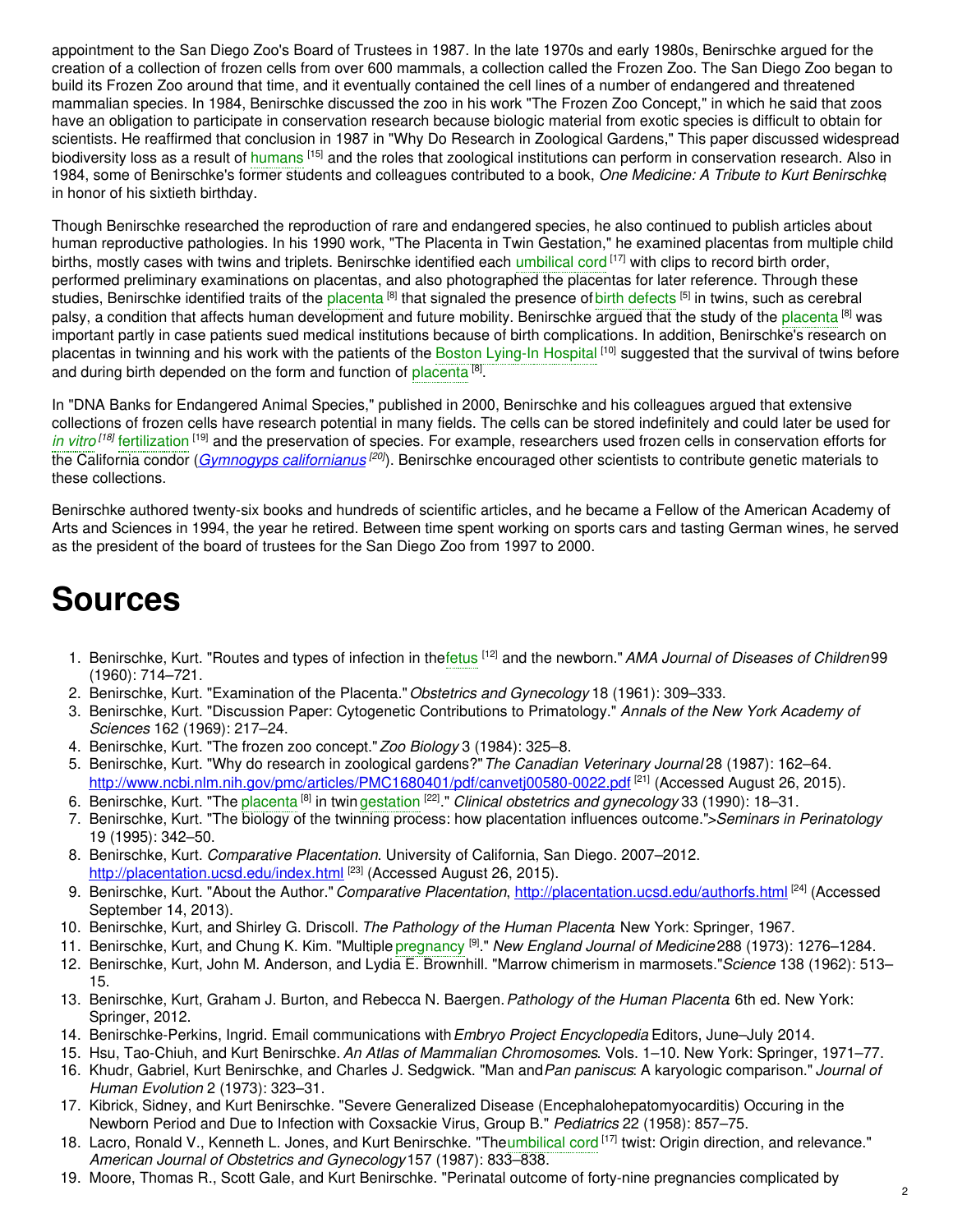acardiac twinning." *American Journal of Obstetrics and Gynecology*163 (1990): 907–912.

- 20. Ryder, Oliver A., and Mary L. Byrd, eds.*One Medicine: A Tribute to Kurt Benirschke, Director Center for Reproduction of* Endangered Species Zoological Society of San Diego and Professor of Pathology and [Reproductive](https://embryo.asu.edu/search?text=University%20of%20California%20San%20Diego) Medicine University of *California San Diego [25] . From His Students and Colleagues*. Berlin: Springer, 1984.
- 21. Ryder, Oliver A., Anne [McLaren](https://embryo.asu.edu/search?text=Anne%20McLaren) <sup>[26]</sup>, Sydney [Brenner](https://embryo.asu.edu/search?text=Sydney%20Brenner) <sup>[27]</sup>, Ya-Ping Zhang, and Kurt Benirschke. "DNA banks for endangered animal species." *Science* 288 (2000): 275–7.

Kurt Benirschke studied cells, placentas, and endangered species in Germany and the US during the twentieth century. Benirschke was professor at the University of California in San Diego, California, and a director of the research department at the San Diego Zoo in San Diego, California. He also helped form the research department of the San Diego Zoo and its sister organization, the Center for Reproduction of Endangered Species. Benirschke contributed to the field of embryology through his work on human and animal reproduction, including work on human placentas and birth defects, through work on the structure of chromosomes, and through work on the reproduction and conservation of endangered species.

### **Subject**

[Benirschke,](https://embryo.asu.edu/library-congress-subject-headings/benirschke-kurt) Kurt <sup>[28]</sup> [Developmental](https://embryo.asu.edu/library-congress-subject-headings/developmental-biology) biology <sup>[29]</sup> [Genetics](https://embryo.asu.edu/library-congress-subject-headings/genetics) <sup>[30]</sup> San [Diego](https://embryo.asu.edu/library-congress-subject-headings/san-diego-zoo) Zoo <sup>[31]</sup> [Endangered](https://embryo.asu.edu/library-congress-subject-headings/endangered-species) species <sup>[32]</sup> [Genomic](https://embryo.asu.edu/library-congress-subject-headings/genomic-banks) banks <sup>[33]</sup> [Embryology](https://embryo.asu.edu/library-congress-subject-headings/embryology) <sup>[34]</sup> [Reproductive](https://embryo.asu.edu/library-congress-subject-headings/reproductive-medicine) medicine <sup>[35]</sup> [Chimerism](https://embryo.asu.edu/library-congress-subject-headings/chimerism) <sup>[36]</sup> [Placenta](https://embryo.asu.edu/library-congress-subject-headings/placenta) <sup>[37]</sup> [Placenta--Diseases](https://embryo.asu.edu/library-congress-subject-headings/university-california-san-diego-school-medicine-0) <sup>[38]</sup> [Benirschke,](https://embryo.asu.edu/library-congress-subject-headings/benirschke-rolf) Rolf <sup>[39]</sup> University of [California,](https://embryo.asu.edu/library-congress-subject-headings/university-california-san-diego) San Diego. School of Medicine <sup>[40]</sup> University of California, San Diego<sup>[41]</sup> [Pathology](https://embryo.asu.edu/library-congress-subject-headings/pathology) <sup>[42]</sup> Brigham and [Women's](https://embryo.asu.edu/library-congress-subject-headings/brigham-and-womens-hospital) Hospital <sup>[43]</sup> [Harvard](https://embryo.asu.edu/library-congress-subject-headings/harvard-medical-school) Medical School <sup>[44]</sup> [Dartmouth](https://embryo.asu.edu/library-congress-subject-headings/dartmouth-medical-school) Medical School <sup>[45]</sup> [Chromosomes](https://embryo.asu.edu/library-congress-subject-headings/wildlife-conservation) <sup>[46]</sup> [Karyotypes](https://embryo.asu.edu/library-congress-subject-headings/karyotypes) <sup>[47]</sup> [Endangered](https://embryo.asu.edu/library-congress-subject-headings/endangered-species) species <sup>[32]</sup> Wildlife conservation [48]

#### **Topic**

<u>[People](https://embryo.asu.edu/topics/people)  $^{[49]}$ </u>

### **Publisher**

Arizona State University. School of Life Sciences. Center for Biology and Society. Embryo Project Encyclopedia.

#### **Rights**

Copyright Arizona Board of Regents Licensed as Creative Commons Attribution-NonCommercial-Share Alike 3.0 Unported (CC BY-NC-SA 3.0) http://creativecommons.org/licenses/by-nc-sa/3.0/

#### **Format**

[Articles](https://embryo.asu.edu/formats/articles) <sup>[50]</sup>

**Last Modified** Wednesday, July 4, 2018 - 04:40

**DC Date Accessioned**

Tuesday, April 26, 2016 - 16:38

**DC Date Available** Tuesday, April 26, 2016 - 16:38

#### **DC Date Created**

2016-04-26

## **DC Date Created Standard**

Thursday, April 21, 2016 - 07:00

[Contact](https://embryo.asu.edu/contact) Us

© 2021 Arizona Board of Regents

The Embryo Project at Arizona State University, 1711 South Rural Road, Tempe Arizona 85287, United States

**Source URL:** https://embryo.asu.edu/pages/kurt-benirschke-1924

#### **Links**

[1] https://embryo.asu.edu/pages/kurt-benirschke-1924

[2] https://embryo.asu.edu/keywords/frozen-zoo

[3] https://embryo.asu.edu/search?text=organization

<sup>[4]</sup> https://embryo.asu.edu/search?text=embryology